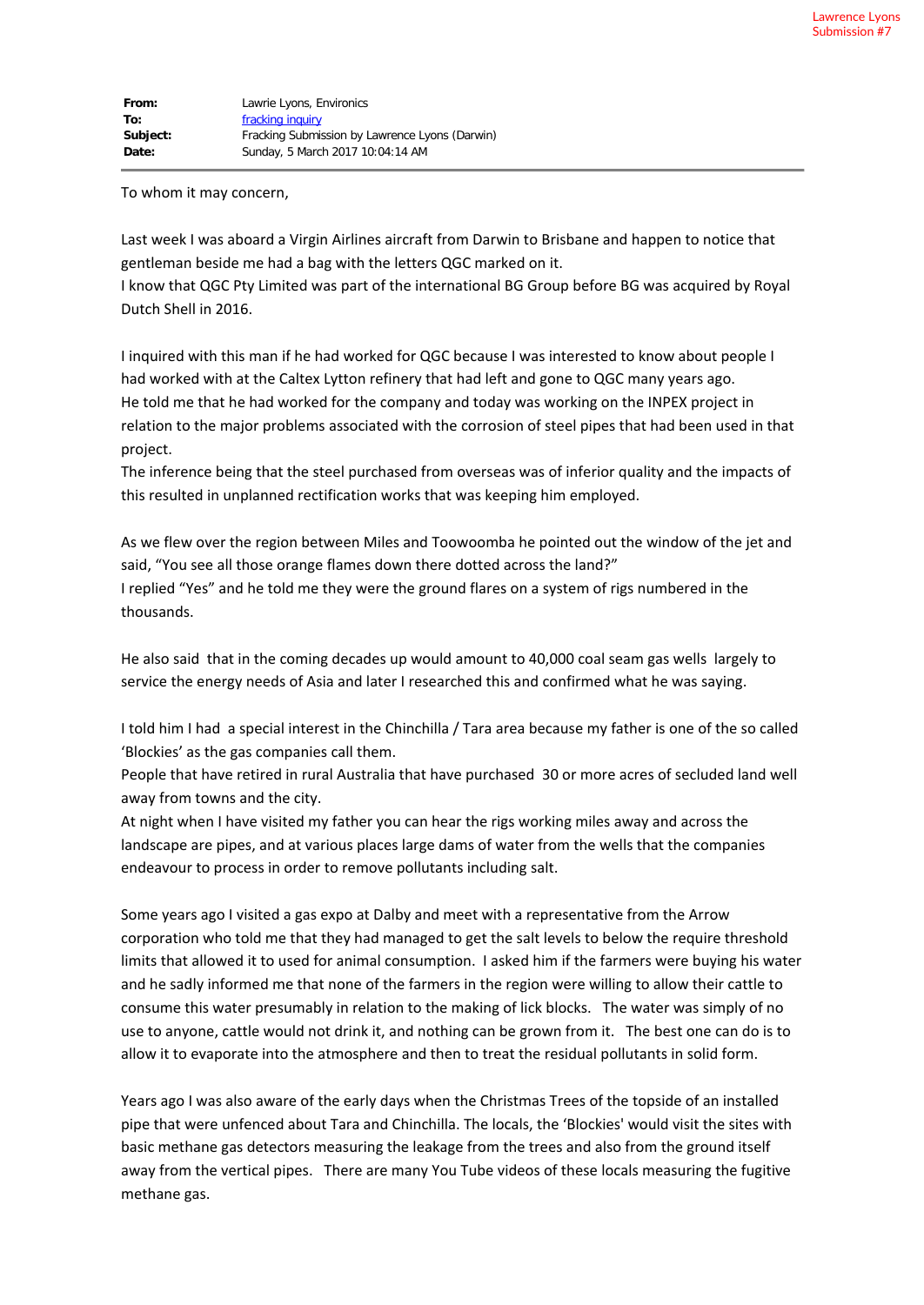It is impossible to prevent leakage despite how much packing clay one puts around a pipe because the earth is porous and the process of fracking involves pressurising the underground gas pockets to force the methane up the pipes into the tree and to the distributing network of pipes, compressors, ground flares, and draw points. As an environmental engineer I found that the simplest means to demonstrate that leakage to the earth was occurring could be done by laying builder's plastic sheeting down on the ground and at a few places insert plastic electrical conduct pipes that were initially blocked. Then later to return and unblock the conduit and measure the methane within. It you doubt this method, 'try it' and you see that preventing methane gas percolating in minute through the earth either up the pipe on the outside or at some distance to the pipe is occurring.

Many people point out their concerns in relation to water. In the late 1980s I was an environmental health officer at Mitchell which is a shire about 250 kilometres long by 500 kilometres wide. One of my jobs was to issue water bore permits. A farmer would come in for an interview and tell me his requirements to water his stock or irrigate his land and we would sit down with pen and paper to work out the minimum requirements that meet his needs within realistic objectives. In many cases a permit would be issued and the farmer would put in a bore. Once in awhile a farmer would return to say the bore water was too salty and that he had to apply for another permit and go to another part of his property in search of good water.

The obvious concern in relation to pressurising to move methane to the surface from deep within is that everything is inter-connected. You can not just hope that nothing will change. You can estimate the impacts and you may be right, however there are no absolutes because the deep earth and the porosity of the different soils, grouped rock, coal seams, and hard rock makes for a very complex system that is difficult to model.

The key element to the debate about fracking is the effect of using pressure to move the gas upwards into the pipe where the pumps can push it at higher pressure up into the tree. If it was just a matter of straws drawing over time at very low pressure without the use of 'fracking' the concern for the water would be significantly reduced. However, the movement of gas as quick as possible to the consumer is the objective of those wishing to make significant financial gain from the enterprise. Regrettable those seeking to make those profits have in all honest little regard for the local people because ultimately at the end of the day it isn't their backyard they are playing in is it?

The world from an economic perspective is in bad shape and profits from gas is an enormous motivator for companies to engage scientists with views that support 'fracking'.

Before concluding on my humble observations and conversations with others in the industry there is one more very important point to be made and that is the impacts of 'benzene' along with other compounds that are cancer causing. Benzene can pass from mother to fetus through the placenta and increases the risk for miscarriages, low birth weight infants and childhood cancers. It is a known fact that benzene accompanies methane in low concentrations. There is a large country town at the edge of the coal seam gas fields of south east Queensland called Dalby. If one is serious about investigating the impacts of fracking then you will investigate the statistics of miscarriages, low birth weight infants, and childhood cancers for this town and its surrounds because I am confident you will identified a change in those statistics since the introduction of 'fracking'.

Sincerely, Environics